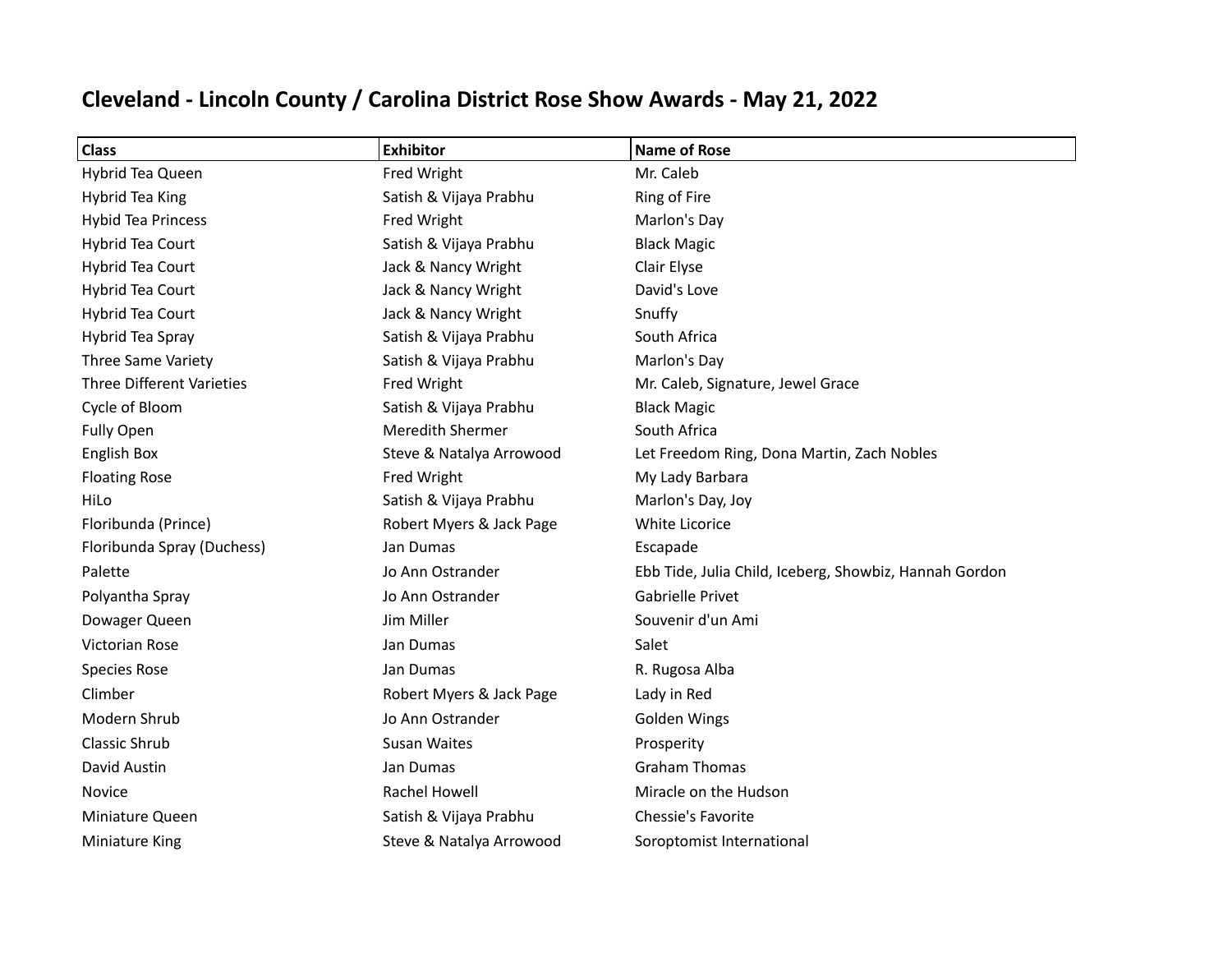## **Cleveland - Lincoln County / Carolina District Rose Show Awards - May 21, 2022**

| Class                         | <b>Exhibitor</b>         | <b>Name of Rose</b>                               |
|-------------------------------|--------------------------|---------------------------------------------------|
| <b>Miniature Princess</b>     | Satish & Vijaya Prabhu   | King of the Road                                  |
| Miniature Court               | Satish & Vijaya Prabhu   | Joy                                               |
| Miniature Court               | Satish & Vijaya Prabhu   | Intimidator                                       |
| <b>Miniature Court</b>        | Steve & Natalya Arrowood | Swirly Pop                                        |
| <b>Miniature Court</b>        | Satish & Vijaya Prabhu   | Arcanum                                           |
| Miniature Spray               | Robert Myers & Jack Page | Little Jimmy Dickens                              |
| Miniflora Queen               | Fred Wright              | Whirlaway                                         |
| Miniflora King                | Satish & Vijaya Prabhu   | Michael                                           |
| <b>Miniflora Princess</b>     | Fred Wright              | Talk of the Town                                  |
| Miniflora Court               | Steve & Natalya Arrowood | <b>Tammy Clemmons</b>                             |
| Miniflora Court               | Jack & Nancy Wright      | <b>Swing Time</b>                                 |
| Miniflora Court               | Fred Wright              | Little Queen                                      |
| Miniflora Court               | Leslie Lee               | <b>Memphis Music</b>                              |
| Miniflora Spray               | Frank & Rita Van Lenten  | Maroon 8                                          |
| Miniflora Single              | Robert Myers & Jack Page | Sunglow                                           |
| Fully Open Mini / Miniflora   | Robert Myers & Jack Page | <b>Black Jade</b>                                 |
| Floating Mini / Miniflora     | Steve & Natalya Arrowood | Chessie's Favorite                                |
| Three Same Variety            | Robert Myers & Jack Page | Peggy T                                           |
| <b>CLC Member's Challenge</b> | Fred Wright              | Mr. Caleb, Signature, Jewel Grace                 |
| Most Fragrant                 | <b>Meredith Shermer</b>  | Mr. Lincoln                                       |
| Rose Bouquet                  | <b>Meredith Shermer</b>  | Savannah, Munstead Wood, Outta the Blue, Stiletto |

## **District Challenge Classes**

Dr. Griffith Buck District Trophy Don & Mary Myers Mrs. Robinson, Fashion Statement, Souvenir de Louis Amade J. Horace McFarland District Trophy Fred Wright Maxrick, Randy Scott, Daisy Louise, Mr. Caleb, Signature Ralph Moore District Trophy Satish & Vijaya Prabhu Renegade, Joy, Bee's Knees, Chessie's Favorite, Sweet Mallie,